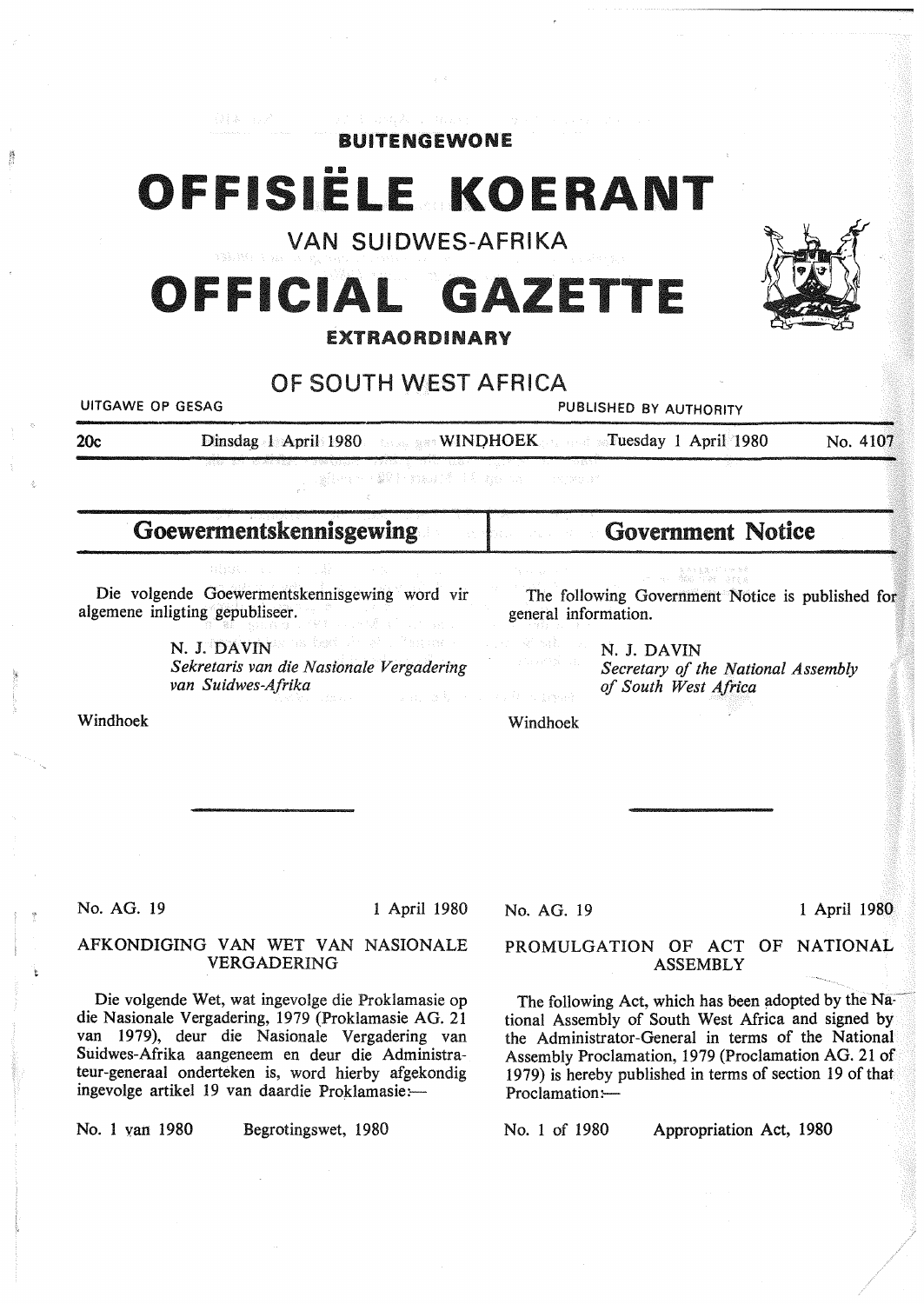Ŵ,

 $\alpha\beta\alpha\beta\beta$ 

DARNO SO BWARTHU

a a facto de objeto a compañente

- 南京羅 - 今村 編纂

ages and Web van glori The gradient graph of a state of the state of the

- mennyaka said kabibat

1995. SW

Giron Ballistan<br>Albanya

## BEGROTINGSWET, **1980**

*(Afrikaanse teks deur die Administrateur-generaal onderteken op 26 Maart 1980)* 

#### WET 등 하 함

#### Tot bewilliging van 'n bedrag geld vir die behoeftes van die Staat ten opsigte van die gebied Suldwes-Afrika in die boekjaar wat op 31 Maart 1981 eindig.

DAAR WORD BEPAAL deur die Nasionale Vergadering van Suidwes-Afrika, soos volg:

1. Behoudens die bepalings van die Skatkis- en Ouditwet, 1975 (Wet 66 van 1975), word daar hierby vir die behoeftes van die Staat ten opsigte van die gebied Suidwes-Afrika in die boekjaar wat op 31 Maart 1981 eindig, as 'n las teen die Sentrale Inkomstefonds die bedrae geld uiteengesit in kolom 1 van die Bylae bewillig. stands?

2. Hierdie Wet beet die Begrotingswet, 1980.

Bewilligging van R376 797 000 vir be· hoeftes van Staal.

83

Kort titel.

Wet No. l, 1980

말했어 :

X.

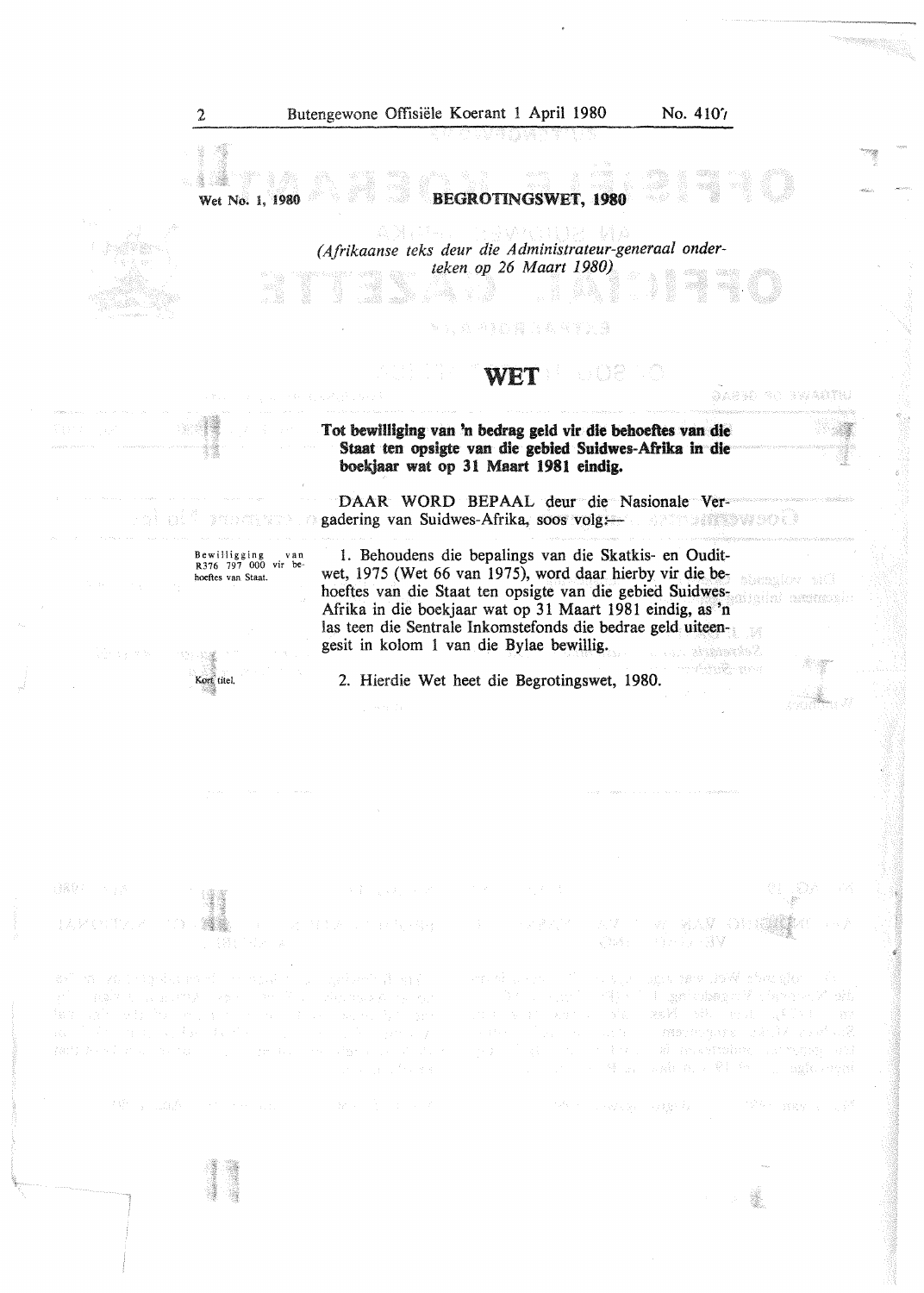#### **APPROPRIATION ACT, 1980**

**Act No. 1, 1980** 

### *(Afrikaans text signed by the Administrator-General on 26 March 1980)*

# **ACT**

#### **To appropriate an amount of money for the requirements of the State in respect of the territory of South West Africa during the financial year ending 31 March 1981.**

BE IT ENACTED by the National Assembly of South West Africa, as follows:-

1. Subject to the provisions of the Exchequer and Audit Act, 1975 (Act 66 of 1975), there is hereby appropriated for the requirements of the State in respect of the territory of South West Africa during the financial year ending 31 March 1981, as a charge to the Central Revenue Fund, the amounts of money shown in column 1 of the Schedule.

Appropriation of R376 797 000 for requirements of State.

2. This Act shall be called the Appropriation Act, 1980.

Short title.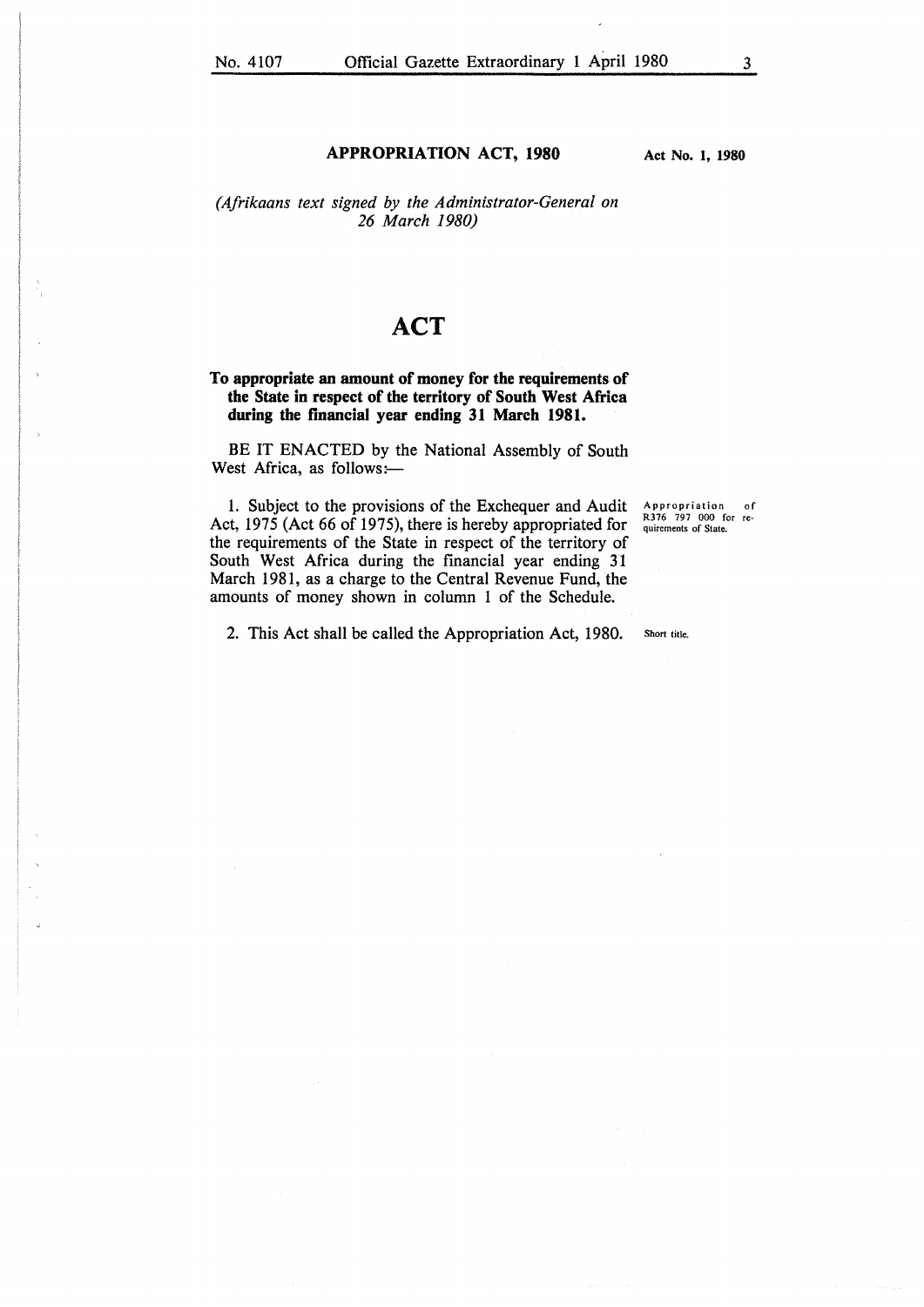$\lambda$ 

# **Wet No. 1, 1980 BEGROTINGSWET, 1980**

**Bylae** 

| Begrotingspos |                                                                            | Kolom 1     | Kolom 2                 |
|---------------|----------------------------------------------------------------------------|-------------|-------------------------|
| No.           | Titel                                                                      | R           | R                       |
| ı.            | Met inbegrip van -<br>Onthaal:                                             | 141 272 000 |                         |
|               | Administrateur-generaal                                                    |             | 12 000                  |
|               |                                                                            |             | 400<br>3 600            |
|               | Voorsitter van Raadskomitee van Ge-                                        |             | 200                     |
|               | Bystand aan Regerings van Selfregerende<br>Gebiede:                        |             |                         |
|               |                                                                            |             | 28 000 000              |
|               |                                                                            |             | 13 000 000<br>4 641 000 |
|               |                                                                            |             | 5 000 000               |
|               |                                                                            |             | 13 700 000              |
| 2.            | Met inbegrip van $-$                                                       | 30 285 000  |                         |
|               | Onthaal deur of namens Direkteur                                           |             | 600<br>400              |
|               | Bydrae tot Bystandsfonds van SWA (Wet 1                                    |             | 250 000                 |
| 3.            | Met inbegrip van $-$                                                       | 23 160 000  |                         |
|               | Onthaal deur of namens Direkteur                                           |             | 600<br>400              |
| 4.            | Met inbegrip van -                                                         | 26 761 000  |                         |
|               | Onthaal deur of namens Direkteur                                           |             | 600<br>400              |
| 5.            | Met inbegrip van -                                                         | 28 165 000  |                         |
|               | Onthaal deur of namens Direkteur                                           |             | 1 000<br>400            |
| 6.            | Met inbegrip van -                                                         | 3 353 000   |                         |
|               |                                                                            |             | 600                     |
|               | Onthaal deur of namens Direkteur                                           |             | 400                     |
| 7.            | Met inbegrip van -                                                         | 26 715 000  |                         |
|               |                                                                            |             | 500                     |
|               | Onthaal deur of namens Direkteur                                           |             | 400                     |
| 8.            | Nasionale Gesondheid en Welsyn                                             | 19 760 000  |                         |
|               | Met inbegrip van -                                                         |             | 600                     |
|               | Onthaal deur of namens Direkteur                                           |             | 400                     |
| 9.            | Met inbegrip van $-$                                                       | 42 540 000  |                         |
|               | Onthaal deur of namens Direkteur                                           |             | 500<br>400              |
|               | Welsyns- en ontspanningstoekennings vir<br>werknemers op staatswaterskemas |             |                         |
|               |                                                                            |             | 3 500                   |
|               |                                                                            |             |                         |

 $\epsilon$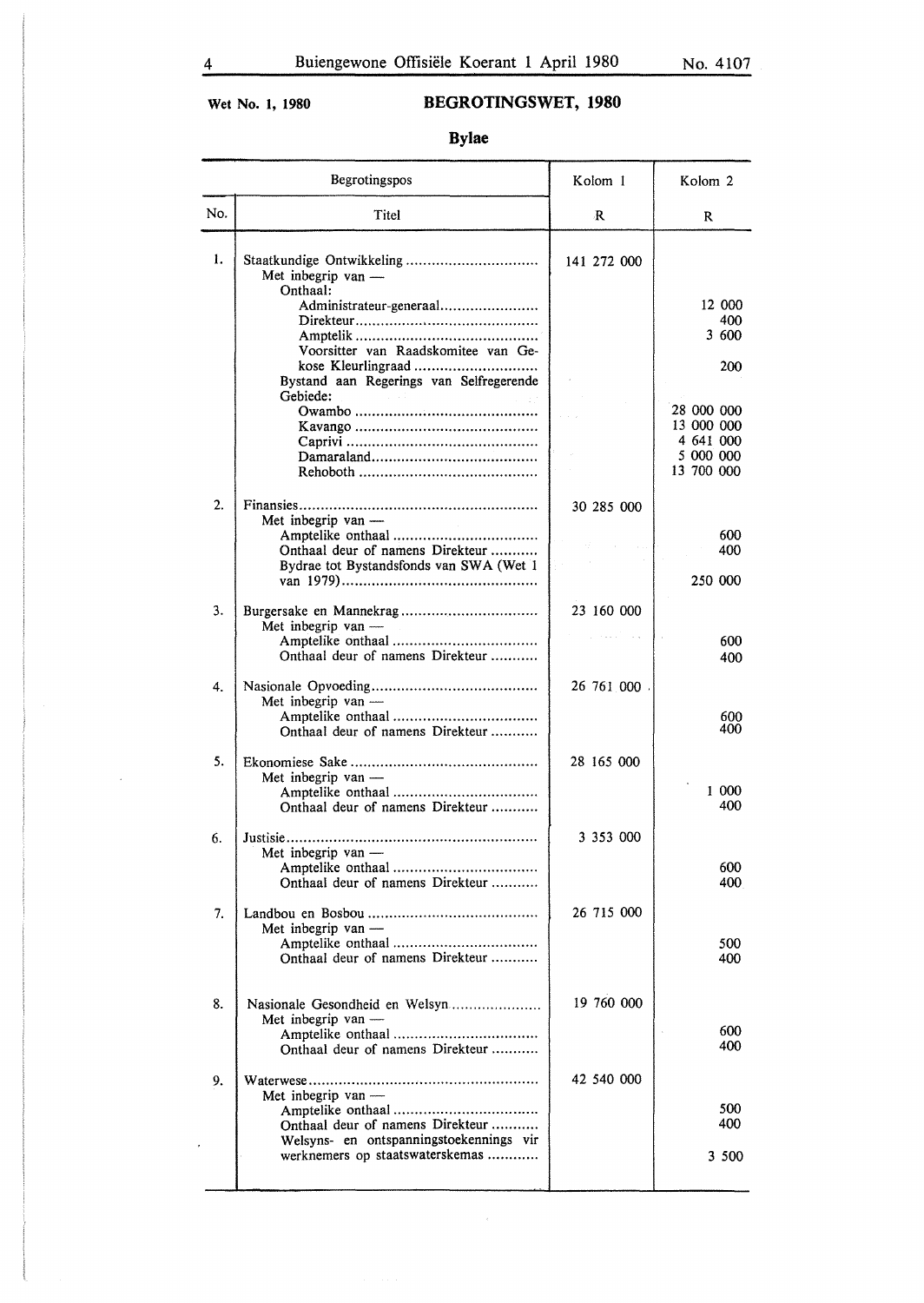$\overline{a}$ 

## **APPROPRIATION ACT, 1980**

**Act No. 1, 1980** 

## **Schedule**

|     | <b>Vote</b>                                                                                                                                | Column 1                                                                                                                      | Column <sub>2</sub>                                              |
|-----|--------------------------------------------------------------------------------------------------------------------------------------------|-------------------------------------------------------------------------------------------------------------------------------|------------------------------------------------------------------|
| No. | Title                                                                                                                                      | R                                                                                                                             | R                                                                |
| 1.  | $Including -$<br>Entertainment:                                                                                                            | 141 272 000 <b>Research</b><br>$\mathbf{r}_{\mathrm{in}} = \mathbf{r}_{\mathrm{in}}$ with $\mathbf{r}_{\mathrm{in}}$<br>31207 |                                                                  |
|     | Administrator-General                                                                                                                      | district of the experience<br><b>Contract</b><br>Change in<br>beren un                                                        | 12 000<br>400<br>3 600                                           |
|     | Chairman of Council Committee for<br>Elected Coloured Council<br>Assistance to Governments of Self-<br>governing Areas:                    | panythen and conservation                                                                                                     | 200                                                              |
|     |                                                                                                                                            |                                                                                                                               | 28 000 000<br>13 000 000<br>4 641 000<br>5 000 000<br>13 700 000 |
| 2.  | Including $-$<br>Entertainment by or on behalf of Director.<br>Contribution to Provident Fund of SWA                                       | 30 285 000                                                                                                                    | 600<br>400                                                       |
|     |                                                                                                                                            |                                                                                                                               | 250 000                                                          |
| 3.  | Including $-$<br>Official entertainment<br>Entertainment by or on behalf of Director                                                       | 23 160 000                                                                                                                    | 600<br>400                                                       |
| 4.  | Including $-$<br>Official entertainment<br>Entertainment by or on behalf of Director                                                       | 26 761 000                                                                                                                    | 600<br>400                                                       |
| 5.  | Including —<br>Official entertainment<br>Entertainment by or on behalf of Director                                                         | 28 165 000                                                                                                                    | 1 000<br>400                                                     |
| 6.  | Including $-$<br>Official entertainment                                                                                                    | 3 353 000                                                                                                                     |                                                                  |
|     | Entertainment by or on behalf of Director.                                                                                                 |                                                                                                                               | 600<br>400                                                       |
| 7.  | Including —<br>Official entertainment<br>Entertainment by or on behalf of Director.                                                        | 26 715 000                                                                                                                    | 500<br>400                                                       |
| 8.  | National Health and Welfare<br>$Incuding$ —<br>Official entertainment<br>Entertainment by or on behalf of Director                         | 19 760 000                                                                                                                    | 600<br>400                                                       |
| 9.  | Including $-$<br>Entertainment by or on behalf of Director<br>Welfare and recreational grants for<br>employees on government water schemes | 42 540 000                                                                                                                    | 500<br>400<br>3 500                                              |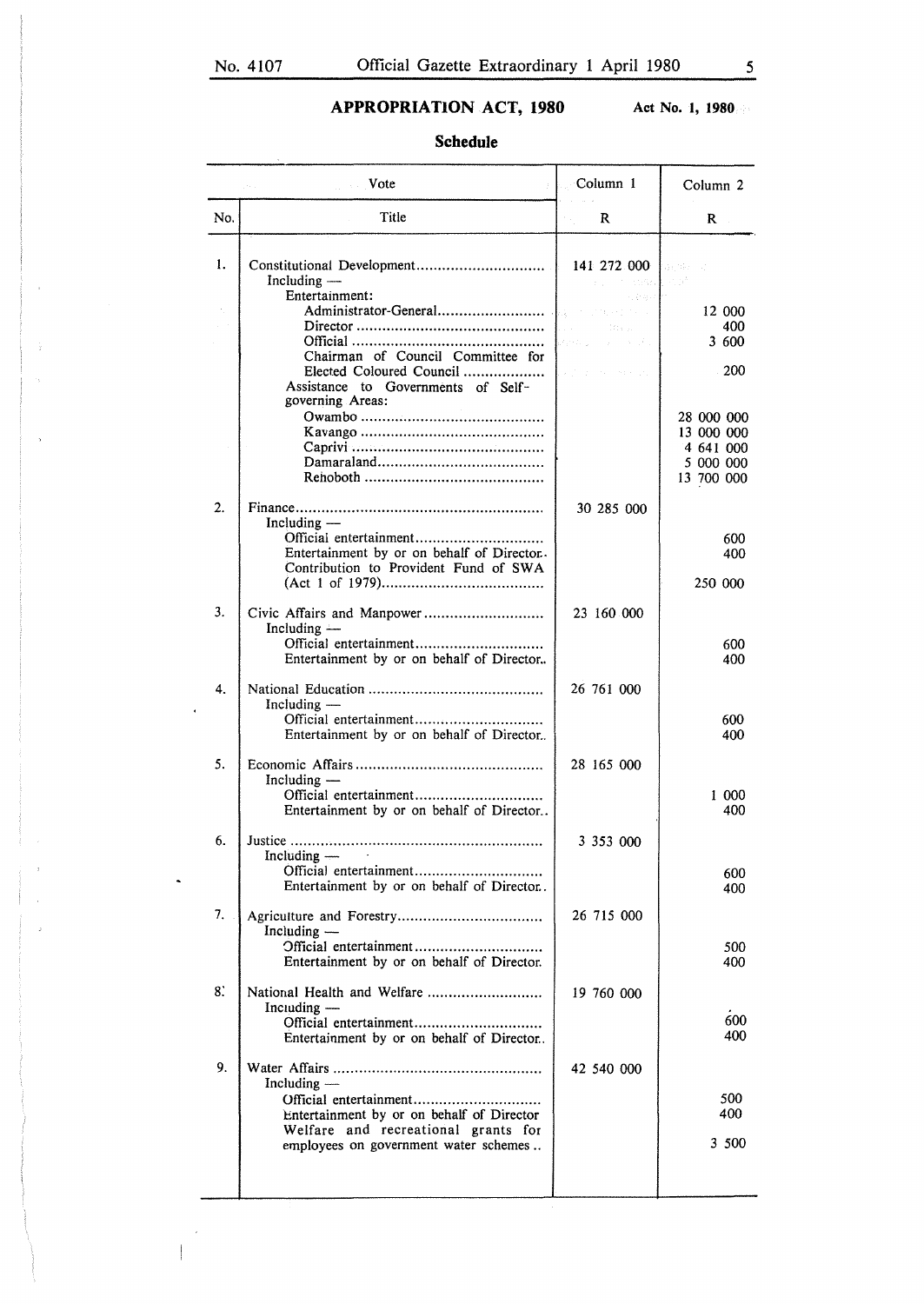# Wet No. 1, 1980 **BEGROTINGSWET, 1980**

| Begrotingspos |                                                                                                   | Kolom 1     | Kolom <sub>2</sub> |
|---------------|---------------------------------------------------------------------------------------------------|-------------|--------------------|
| No.           | Titel                                                                                             | R           | R                  |
| 10.           | Met inbegrip van -<br>Onthaal:<br>Voorsitter: Regeringsdienskommissie<br>Deur of namens Direkteur | 753 000     | 600<br>600<br>400  |
| 11.           |                                                                                                   | 34 033 000  |                    |
|               | <b>Contractor</b><br><b>TOTAAL</b>                                                                | 376 797 000 |                    |
|               |                                                                                                   |             |                    |

 $\bar{\lambda}$ 

6